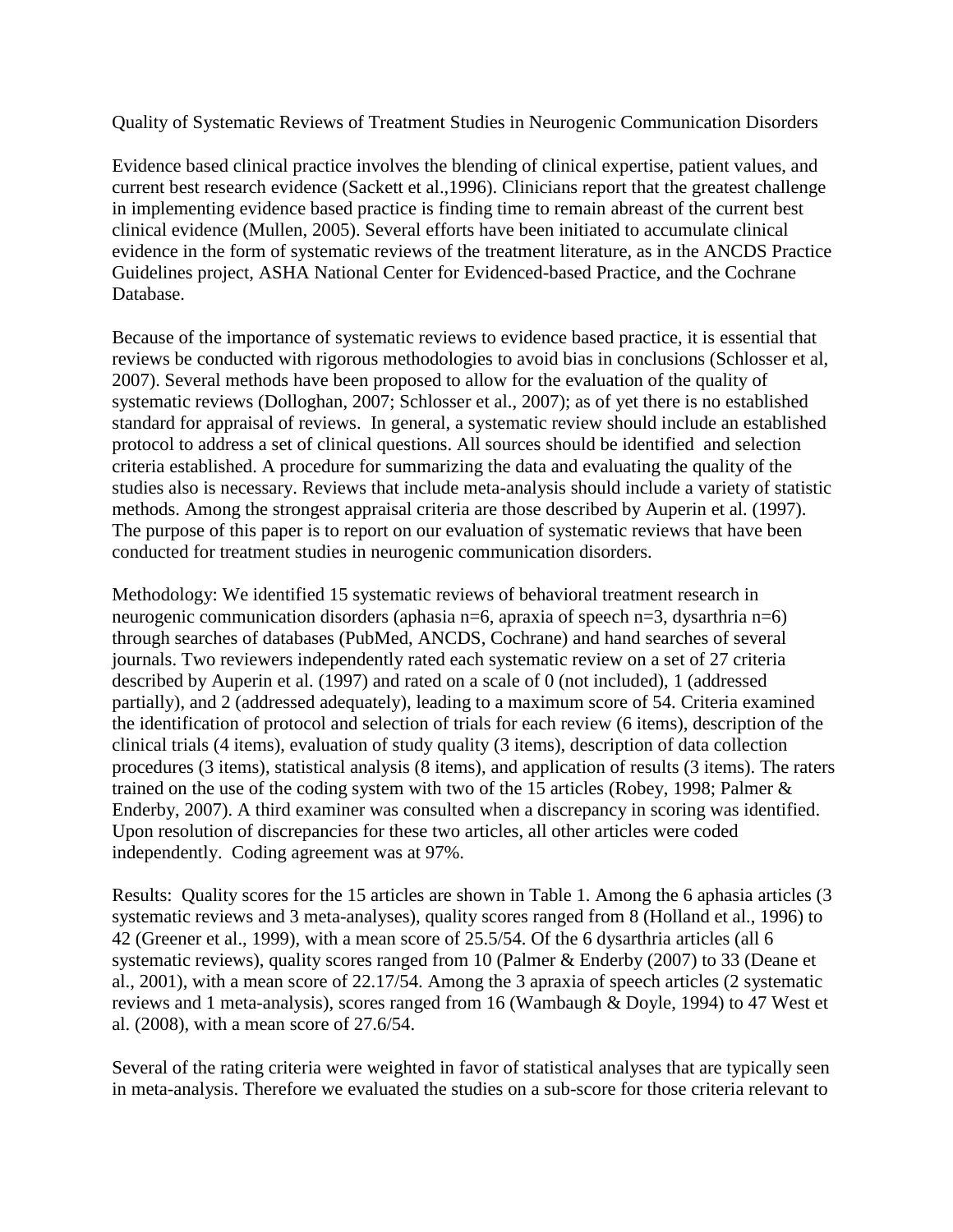systematic reviews, leading to a maximum score of 38. The mean scores were: 20.50 aphasia; 22.17 dysarthria, and 23.00 apraxia of speech. That is, apraxia of speech reviews tended to be of higher quality whether using the full 54 point score or the modified 38 point score, largely skewed by an excellent review by West et al. (2008). Aphasia systematic reviews tended to have lower scores overall.

Table 2 displays the number of studies that 'adequately addressed' each of the 27 different criteria evaluated. Only 8 criteria were met by a majority of the 15 reviews, largely focusing on the methods for identifying the studies and descriptions of the studies included in the reviews. Several of the criteria important for avoiding bias in the synthesis and conclusions of the reviews were lacking. Other weaknesses across reviews centered on lack of statistical analyses.

Discussion: Some strong reviews have been completed in treatment studies for neurogenic communication disorders, particularly those conducted under the auspices of the Cochrane Collaboration. Yet there is considerable room for improvement across reviews. Some lower scores were noted for studies conducted in the more distant past (Holland et al., 1996; Wambaugh & Doyle, 1994) when methods for the conduct of systematic reviews were not as well established. Clearly, methods employed in systematic reviews and meta-analyses have evolved over the past two decades leading to an overall improvement in the quality of reviews in recent years. Nevertheless, there is still room for improvement. This project demonstrated patterns of weakness across reviews, including the observation that meta-analytic methods are too rarely implemented. In both systematic reviews and meta-analyses, researchers need to improve their reporting of protocols, extraction procedures to avoid selection bias, and consideration of the economic impact of the treatment research findings.

The importance of current best evidence in evidence-based practice continues to receive primary consideration in medical speech pathology circles. Therefore, efforts will continue in the completion of systematic reviews and meta-analyses for neurogenic communication disorders. Our study is meant to challenge those completing such work to use rigorous review methods such that clinicians have access to summaries of the best, non-biased clinical research evidence.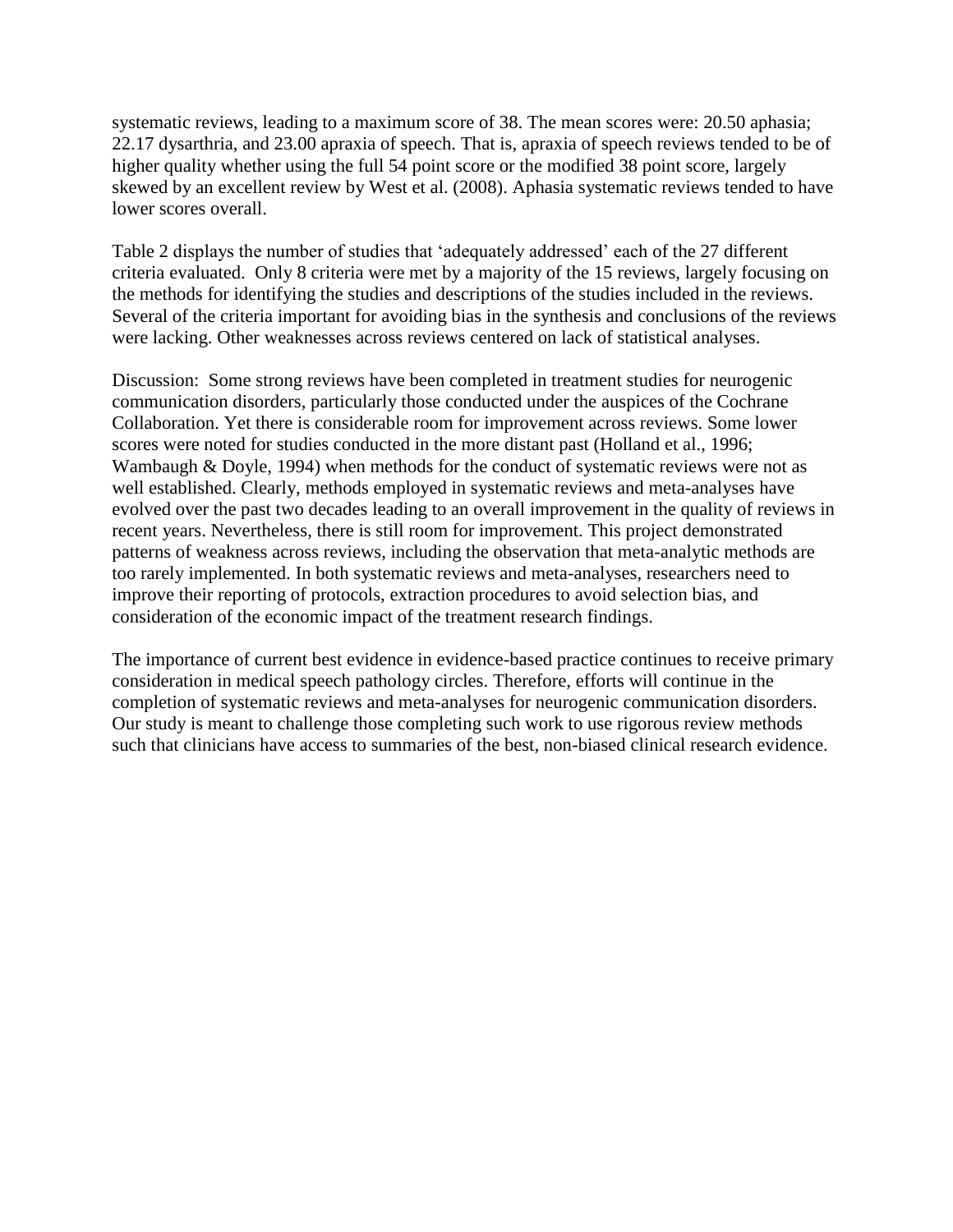Table 1: Quality scores in review articles.

| Article                      | Score  | <b>Modified Score</b> |
|------------------------------|--------|-----------------------|
|                              | Max 54 | <b>Max 38</b>         |
| Aphasia                      |        |                       |
| Holland et al., 1996         | 8      | 8                     |
| Robey, 1998                  | 30     | 22                    |
| Greener et al., 1999         | 42     | 28                    |
| Bhogal et al., 2003          | 28     | 20                    |
| Turner & Whitworth, 2006     | 18     | 18                    |
| Cherney et al., 2008         | 27     | 27                    |
| Dysarthria                   |        |                       |
| Deane et al., 2001 (PKN)     | 30     | 30                    |
| Deane et al., 2001 (placebo) | 33     | 33                    |
| Yorkston et al., 2001        | 19     | 19                    |
| Yorkston et al., 2003        | 20     | 20                    |
| Palmer & Enderby, 2007       | 10     | 10                    |
| Yorkston et al., 2007        | 21     | 21                    |
| Apraxia of Speech            |        |                       |
| Wambaugh & Doyle, 1994       | 16     | 16                    |
| Wambaugh et al., 2006        | 20     | 20                    |
| West et al., 2008            | 47     | 33                    |